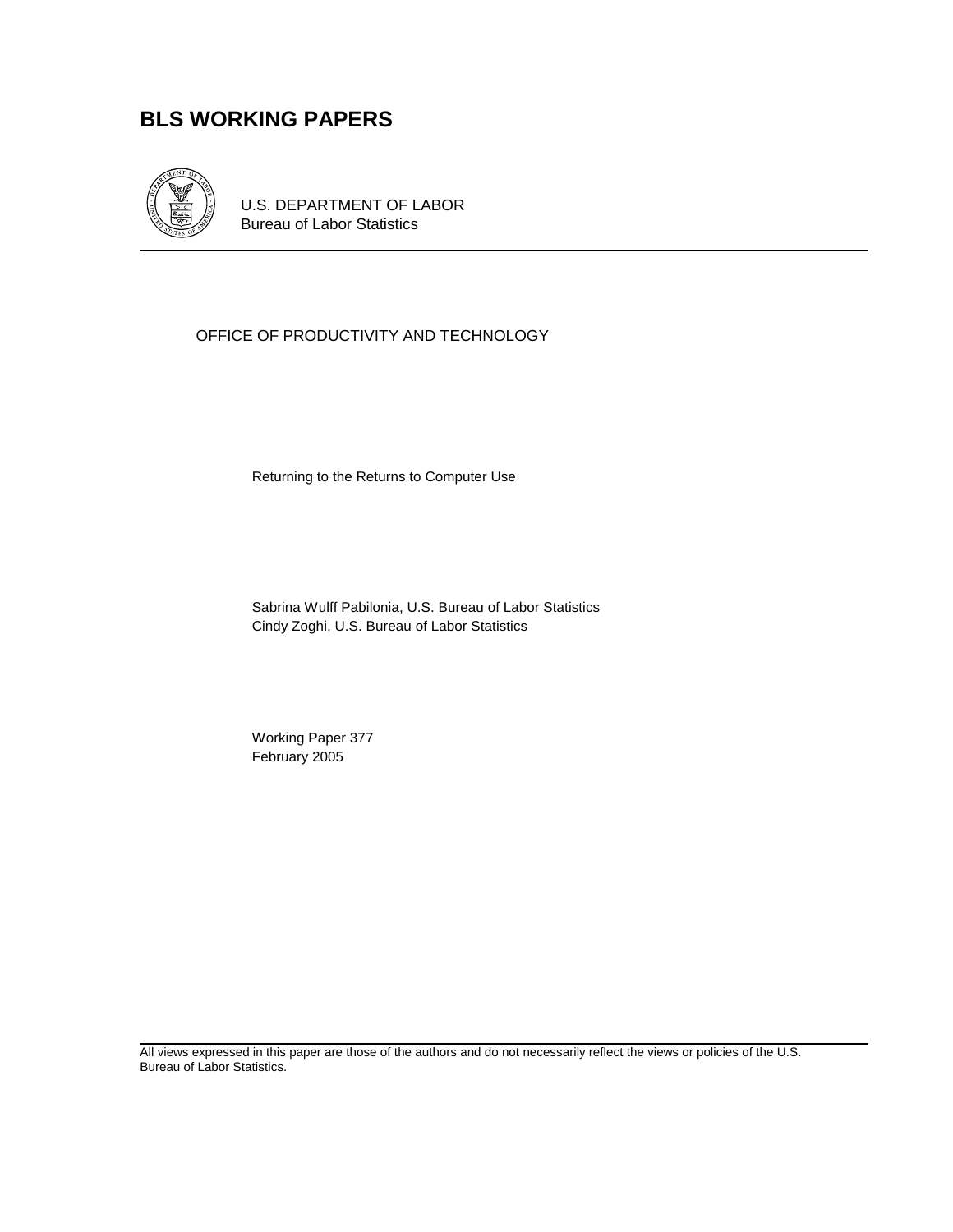## **Returning to the Returns to Computer Use**

by

Sabrina Wulff Pabilonia and Cindy Zoghi\*

December 21, 2004

#### Forthcoming in the AER Papers and Proceedings May 2005

Abstract: This paper re-examines the returns to computer use using a new matched workplace-employee data from Canada. We control for potential selection using instrumental variables. Results suggest that it is not merely the employee having a computer on his desk, but rather having complementary computer skills, that causes wages to increase.

JEL: J31, O30

\*U.S. Bureau of Labor Statistics, Division of Productivity Research and Program Development, 2 Massachusetts Ave., NE Rm. 2180, Washington, DC 20212. Pabilonia.Sabrina@bls.gov and Zoghi.Cindy@bls.gov. We thank Lucy Chung for her support with the data, and Joel Elvery, Ed Johnson, Peter Meyer, Anastasiya Osborne, Steve Stillman and Leo Sveikauskas for their comments. The findings and opinions expressed in this paper do not necessarily reflect the position or policies of the U.S. Bureau of Labor Statistics.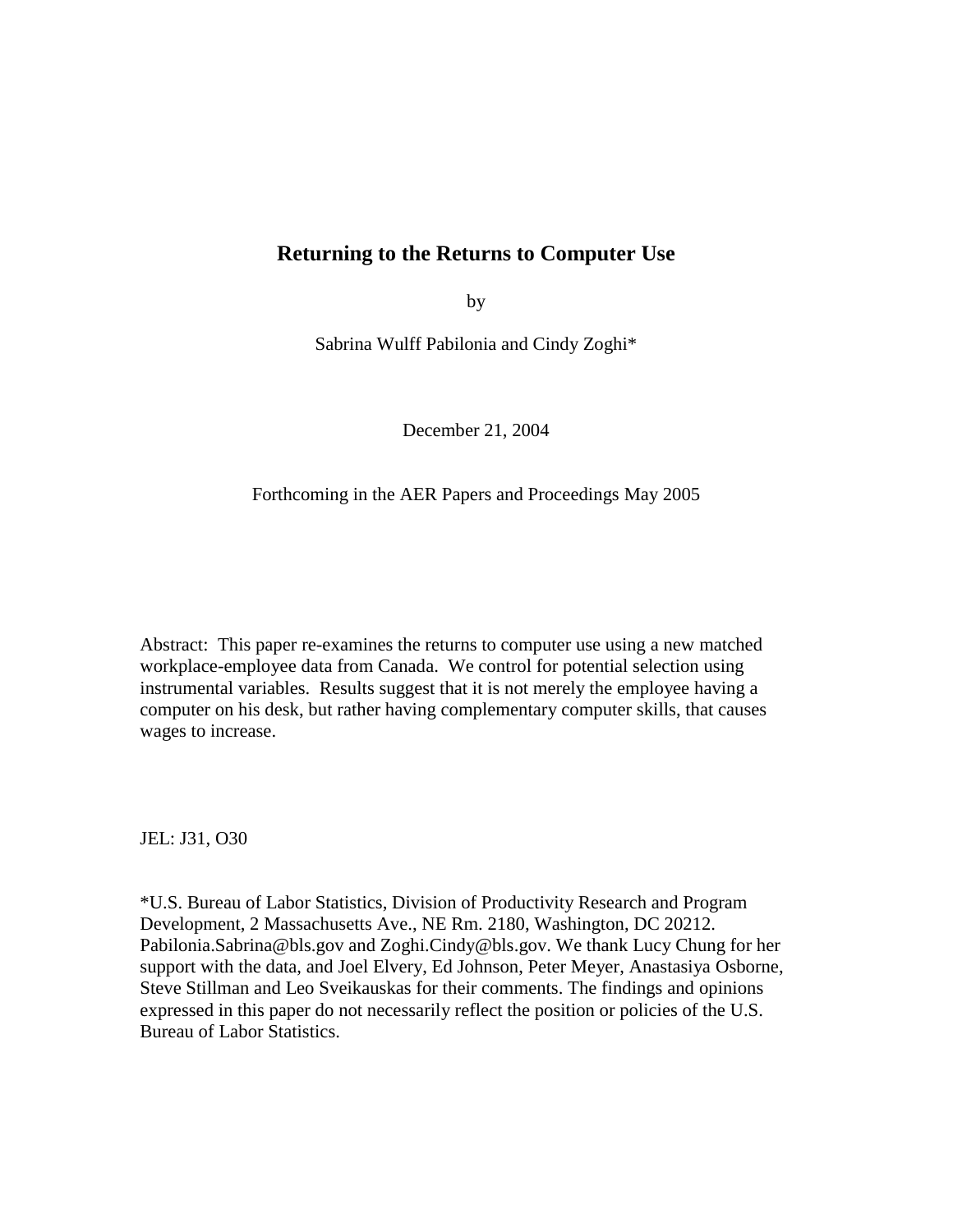Economists have widely debated whether there exists a return to computer use. If computers increase the marginal productivity of labor, workers may realize an economic return from using computers. One reason this might occur is that technology may allow firms to automate repetitive tasks and shift the energies of workers toward non-routine tasks, such as problem-solving, innovating and developing interpersonal skills; this shift may increase overall worker productivity. It is difficult to find evidence supporting a productivity hypothesis, however, since the adoption of computers is also likely to increase the relative demand for workers with skills that are complementary to the new technology.

 When a firm adopts a new technology, workers who will use it may require general computer skills that are transferable to other firms, and/or firm-specific computer skills. In the case of the former, there will be an increase in demand for workers with computer skills. Those employees lacking the necessary skills may receive training to use the new technology, but they are also likely to pay the training costs in terms of lost wages.<sup>1</sup> In the case of the latter, all workers will require training to use the new technology, but since the skills are not transferable, firms will likely share the costs of that training.

 The earliest studies of the relationship between wages and computerization used cross-sectional micro-data and indicated that computer use on the job was associated with a 15-20 percent wage premium (Alan B. Krueger 1993; John DiNardo & Jörn-Steffen Pischke 1997; David H. Autor, Lawrence F. Katz, & Krueger 1998). However, in a

-

<sup>&</sup>lt;sup>1</sup> Cindy Zoghi & Sabrina Wulff Pabilonia (2004) find evidence that employees who adopt computers and receive training experience slower wage growth. See Robert G. Valletta (2004) for a discussion of the importance of computer training in workers' wage profiles.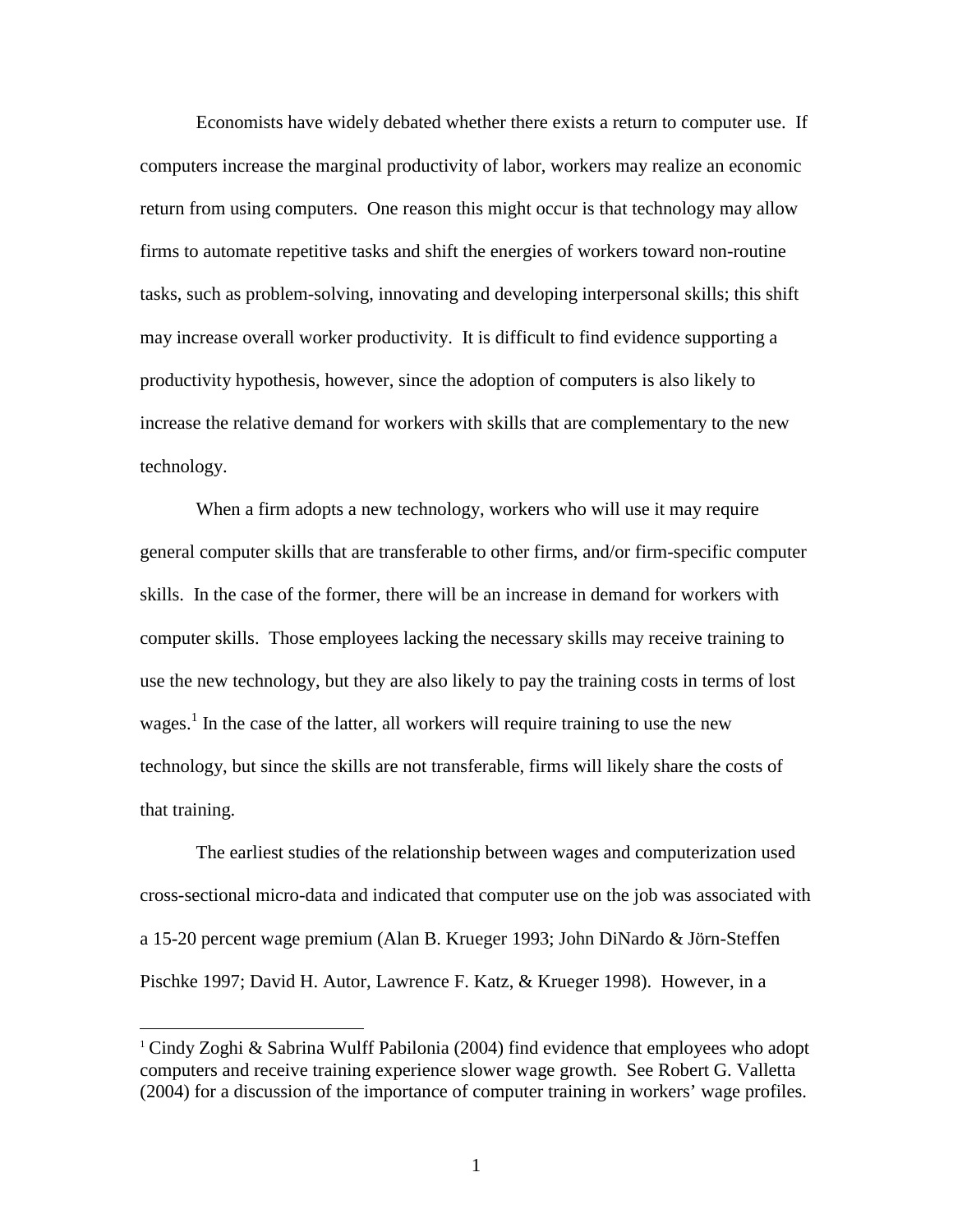cross-section it is difficult to determine whether an observed wage differential represents productivity gains or changes in the relative demand for skills. More recent studies have used panel data to control for unobserved worker characteristics in a fixed effects model (e.g. Horst Entorf, Michael Gollac, & Francis Kramarz 1999). They find that workers gain only small returns to computer use. The fixed effects estimate is likely to be small or nonexistent, however, because it relies on year-to-year changes in computer use, when workers may be bearing the burden of training costs. Another drawback of the fixed effects model is that it cannot control for time-varying unobservable skills.

 This paper re-examines whether there is a causal effect of computer use on wages using a recent matched workplace-employee panel data from Canada. We control for potential selection using instrumental variables. To the best of our knowledge, no published paper has used this method to estimate the returns to computer use. In addition, we use data on the computer experience of each worker to show that computer skills, rather than the presence of a computer on an employee's desk, affect wages.

 In the next section, we describe the data. In section III, we discuss our estimation strategy and compare estimates from OLS, fixed-effects, and instrumental variables models. The final section of the paper summarizes our findings.

#### **I. Data**

The data come from the first four waves (1999-2002) of the Canadian Workplace and Employee Survey (WES). This matched workplace-employee data includes workplaces and a sample of their paid employees aged 18-64. In 1999, 6,322 employers and 23,540 employees were interviewed. In 2000, 20,167 of those employees were re-

2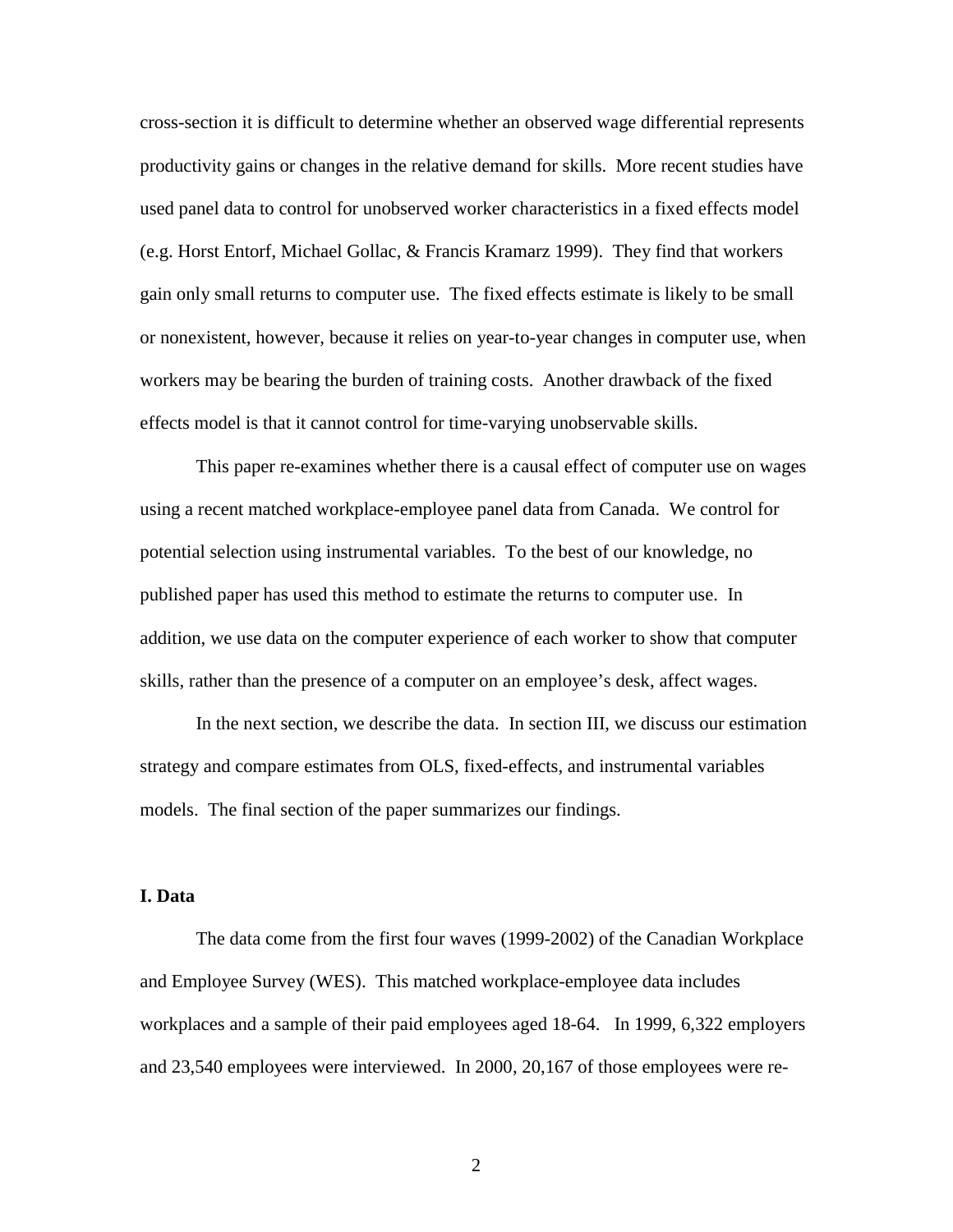interviewed. In 2001, employees were re-sampled at continuing workplaces to start a new two-year employee panel. In 2001 and 2002, there were 20,377 and 16,813 employees, respectively. WES will continue this sampling pattern with the periodic addition of workplaces to ensure a representative cross-section.

Since attrition may be systematically related to wages and important covariates, we use employees from the 1999 and 2001 waves to estimate our OLS and instrumental variables models. In these analyses, we use WES weights to take into account sampling design. This pooled sample consists of 43,917 employees with valid responses to the variables included in our wage model. Our fixed-effects analysis is based upon employees who were in the sample in both years of either two-year panel (1999-2000 or 2001-2002).

 The data are rich in information on technology use, both for the workplace and for individual employees. The two key technology variables in this paper are: an indicator for whether or not an employee uses a computer at work, and the number of years of experience using computers at work that the employee has acquired (and its square). The computer use variable comes from the question: "Do you use a computer in your job? Please exclude sales terminals, scanners, machine monitors, etc." In addition, there is a help screen informs the respondent that "By a computer, we mean a microcomputer, mini-computer, or mainframe computer that can be programmed to perform a variety of operations." We believe that this question gives us data on computer use on the job comparable to that obtained from other data sources on computer use. The computer experience variable comes from the question: "Considering all the jobs you have held, how many years have you used a computer in a work environment?"

3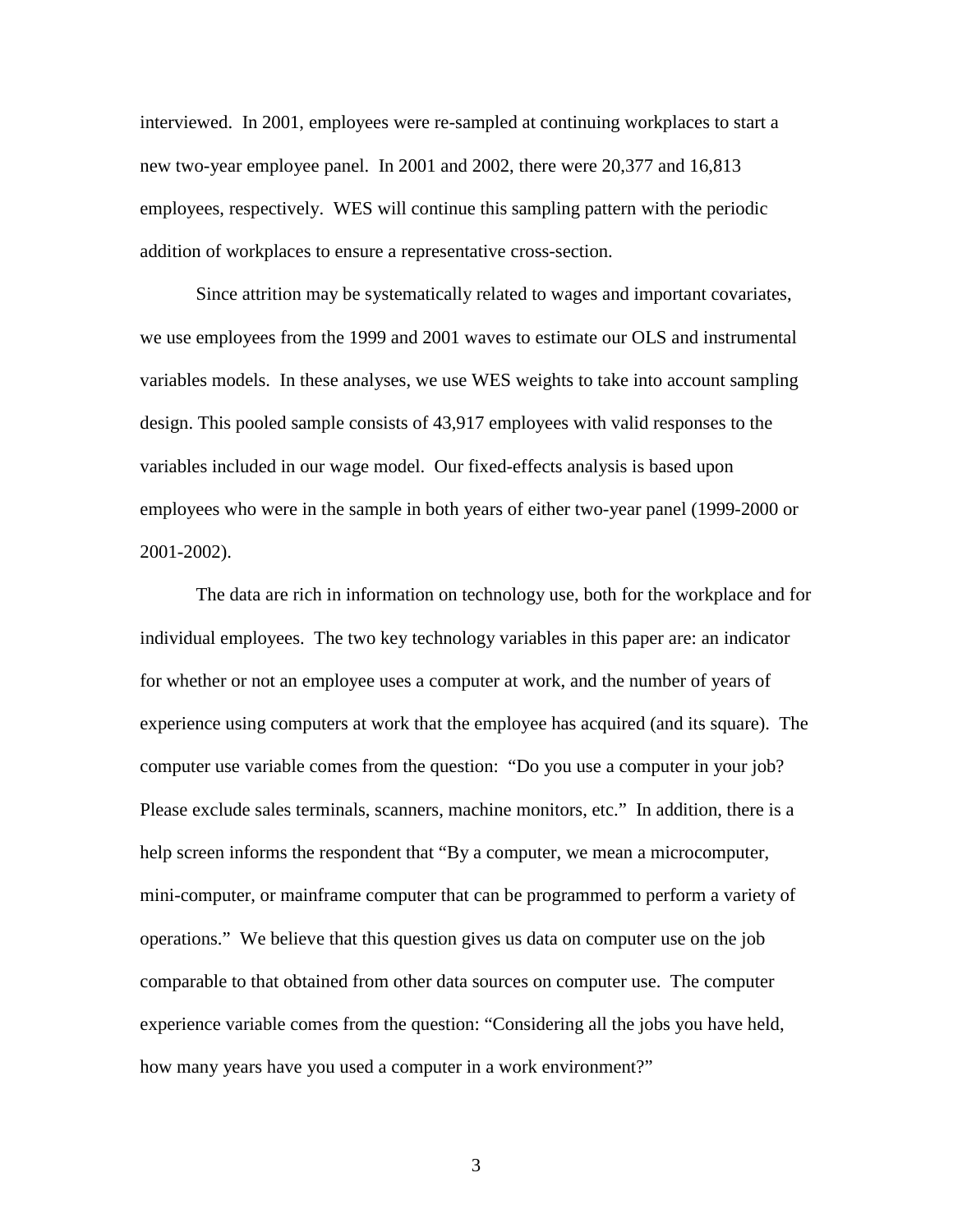In both 1999 and 2001, 61 percent of workers in Canada used a computer on the job. Most computer users in 1999 were fairly experienced, with on average 8.7 years of computer use. Even those workers who were not currently using a computer had on average 1.5 years of computer experience in a work environment. By 2001, computer users had gained on average just over one year of computer experience (9.9 years of experience).

 The dependent variable is the natural logarithm of the employee's gross hourly wage rate. In addition to computer experience and use, our wage models include human capital factors (potential experience and its square, years of education, tenure and its square), demographic characteristics (indicators for married, female, female interacted with married, non-European, different language spoken at home than at work, six regions), job characteristics (indicators for part-timer, covered by a union, six occupations, 14 industries, and the natural logarithm of firm size), the percentage of computer users in the workplace, a wave year indicator, and a constant. In our fixedeffects model, we also include as a covariate whether or not the employee has been promoted within the last year.

#### **II. Estimation Strategy and Results**

We first estimate the following pooled OLS wage regression:

$$
ln W_{it} = \alpha + \beta X_{it} + \gamma_1 Comp_{it} + \gamma_2 Compexp_{it} + \gamma_3 Compexp_{it}^2 + \varepsilon_{it}
$$
 (1)

where  $W_{it}$  is individual *i*'s gross hourly wage rate at time *t*;  $X_{it}$  is a vector of observed characteristics of  $i$  at time  $t$  described in the previous section; Comp<sub>it</sub> is an indicator variable that is equal to one if *i* uses a computer at time *t*, and zero otherwise; Compex $p_{it}$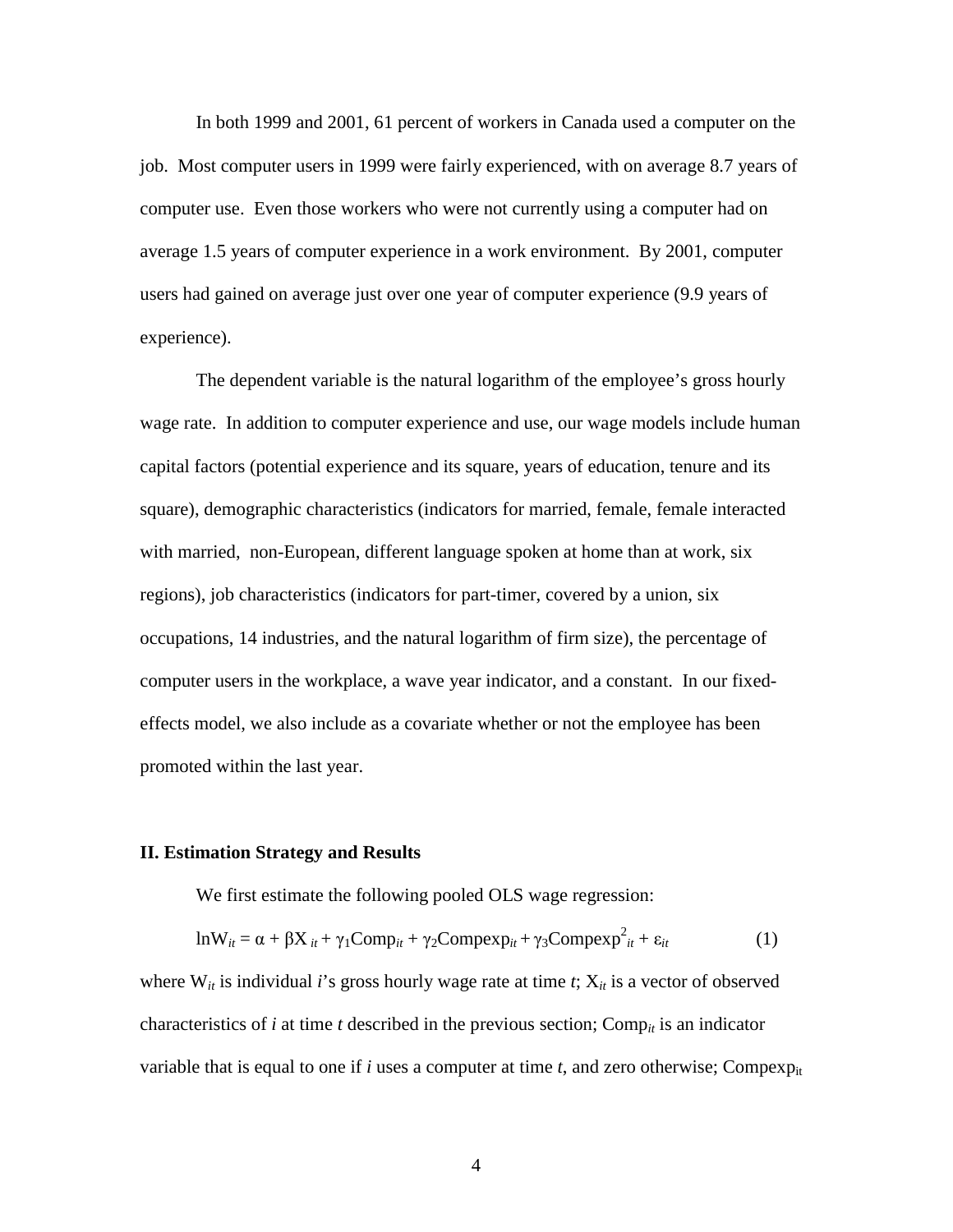and Compexp<sup>2</sup><sub>it</sub> are years of computer experience and its square, respectively;  $\alpha$ ,  $\beta$ ,  $\gamma_1$ ,  $\gamma_2$ , and  $\gamma_3$  are parameters to be estimated; and  $\varepsilon_{it}$  is a stochastic disturbance term assumed to follow a normal distribution. The coefficient  $\gamma_1$  is the return to computer use.

 OLS results presented in Table 1 indicate a wage premium of 6.6 percent (exp(0.064)-1) for computer users when controlling for computer experience; however, there likely exist other unobservable skills correlated with computer use and wages. We also find that employees with computer experience earn a return for their skills. A computer user with average computer experience would earn 16.9 percent higher wages than the non-computer user. Previous cross-sectional results that do not control for computer experience attribute a comparable size differential entirely to computer use (Krueger 1993).

 We next estimate a fixed-effects model on the full sample by including individual intercepts in equation (1). Identification in this model comes from changes in computer use status for employees, which combines the effects of adopting a computer and of no longer using a computer. Downward wage rigidity may prevent reductions in wages when employees stop using a computer, as indicated in Zoghi & Pabilonia (2004). Therefore, the fixed-effects estimate is likely to underestimate the return to computer adoption. In addition, fixed-effects estimates from this paper and in prior research are likely to be smaller than the average effect of computers on wages if workers indirectly pay the cost of training in the years following adoption. Indeed, the fixed-effects estimate indicates a return to computer adoption of only 1.2 percent. However, there remains a small but highly significant return to computer experience of 0.3 percent. Our

5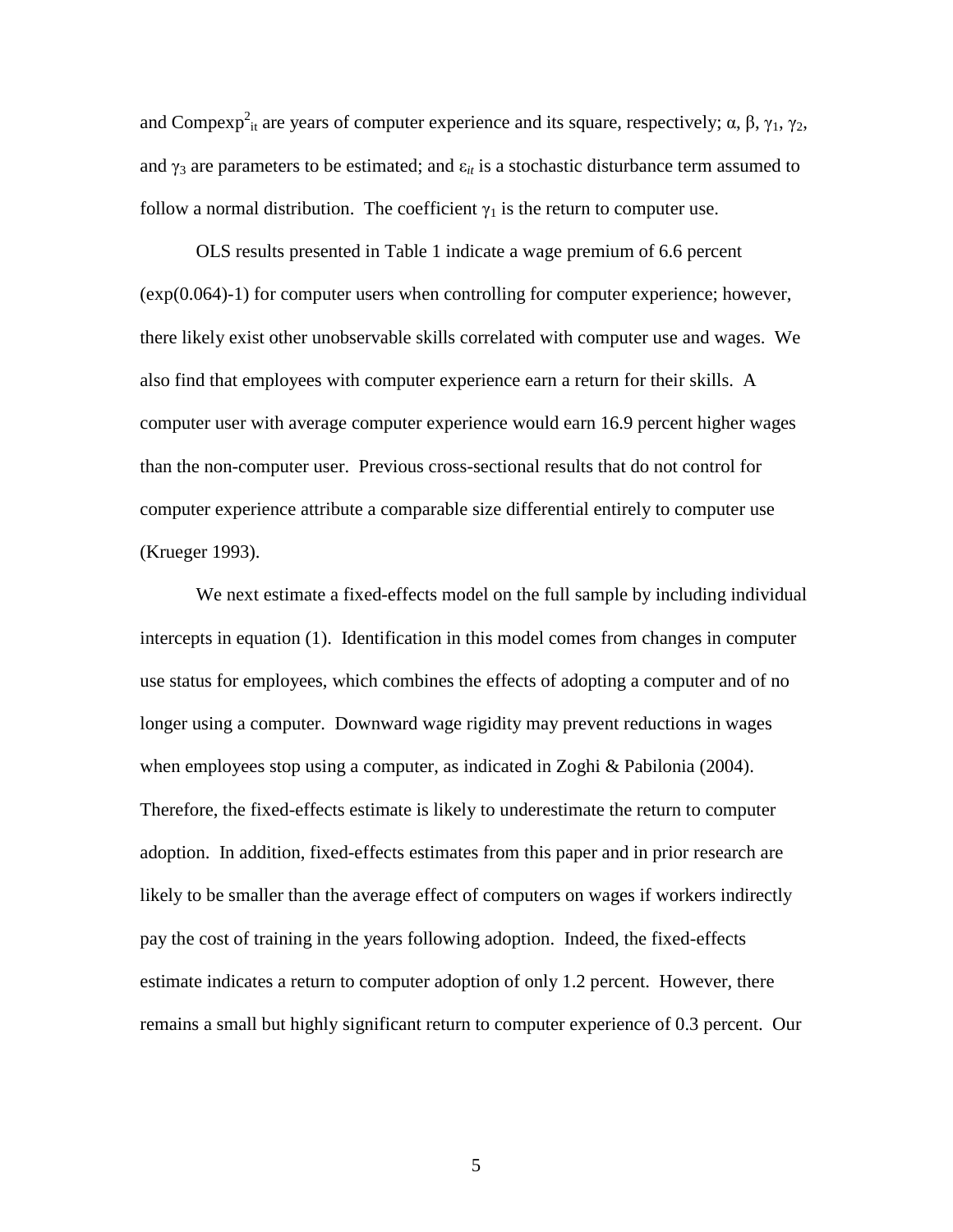results on the return to computer use and computer experience are similar in magnitude to those found by Entorf, Gollac, & Kramarz (1999).

Assuming that skilled workers are positively selected into computer use, measurement of  $\gamma_1$ , the return on computer use in the OLS model, would be biased upwards. In order to distinguish the real return to using computers, we must account for selection into computer use. Therefore, we treat  $Comp_{it}$  in equation (1) as an endogenous dummy variable and replace this variable with the predicted probability of an employee using a computer, which is modeled as

$$
Comp_{it} = \delta + \rho Z_{it} + \eta_{it.}
$$
 (2)

and is estimated using maximum likelihood estimation.  $Z_{it}$  is a vector of exogenous covariates explaining computer use. We assume that the error,  $\eta_{it}$ , is normally distributed and that  $\varepsilon_{it}$  and  $\eta_{it}$  are jointly bivariate normally distributed. In order to separately identify the probability that an employee receives a computer, we rely on a set of questions on innovation from the workplace survey. Our instrumental variable is whether or not the workplace has implemented a new process or has improved existing processes in production within the past year. Approximately 31 percent of employers reported a new or improved process. It is likely that this process involves a change in technology and increases the chance that an employee will currently be using a computer. At the same time, it is not obvious that these changes would affect contemporaneous wages. Mark Doms, Timothy Dunne and Kenneth R. Troske (1997) find evidence suggesting that the adoption of new technologies does not alter wages within manufacturing plants.

 We perform several endogeneity and misspecification tests. They largely confirm the importance of controlling for selection into computer use. For example, the

 $\sim$  6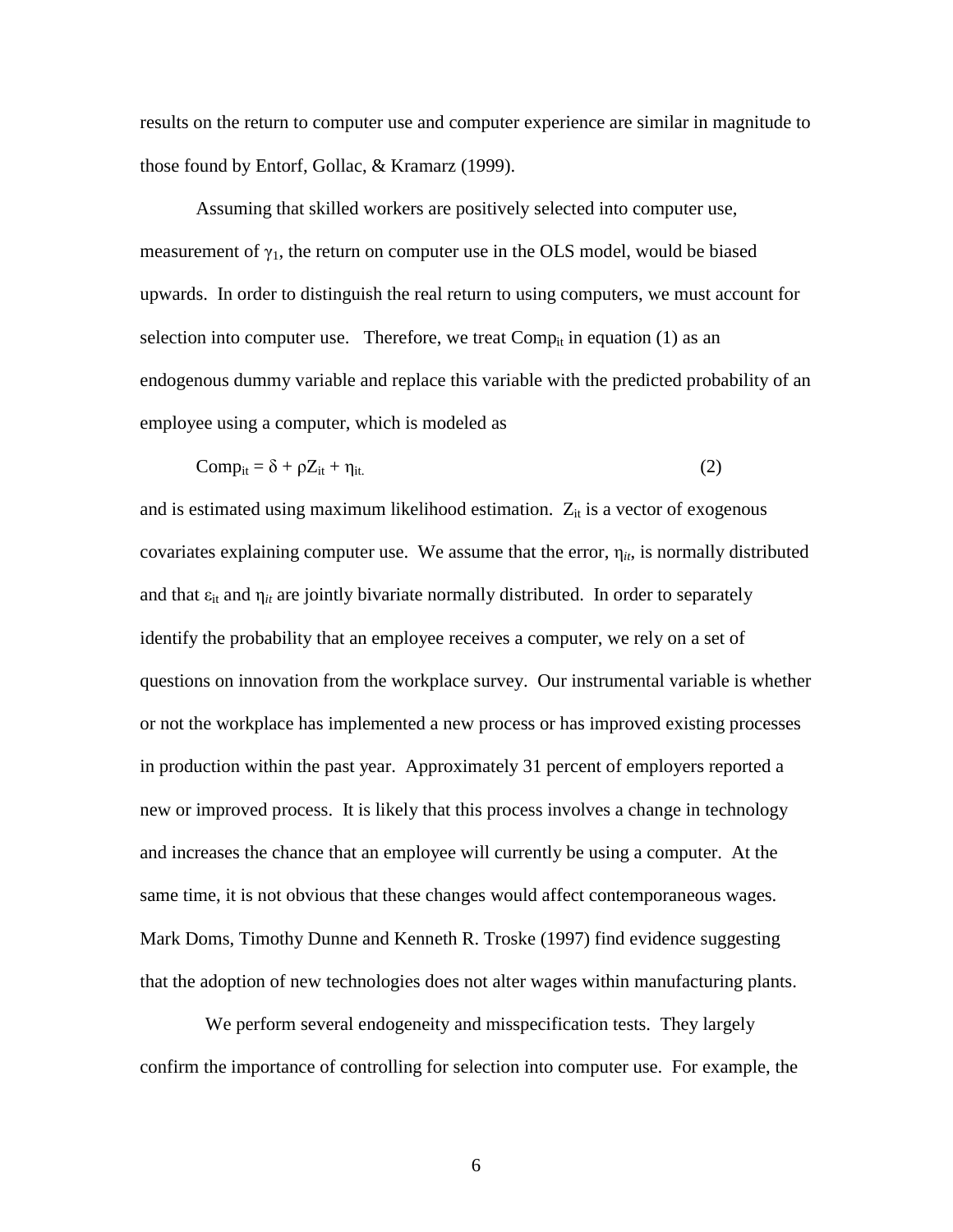t-value for a Hausman t-test for the endogeneity of computer use is 4.14. Using a Davidson and MacKinnon endogeneity test, we can reject at the 13% level the exogeneity of the computer use variable in an OLS wage model. Using a Wald test, we reject at the 5% level the independence of the error terms in the instrumental variables model, which indicates that OLS is misspecified.

When we account for selection into computer use, we find that the effect of computer use on wages is statistically insignificant.<sup>2</sup> Our instrument, an improved or new process in production, is associated with a 3.8% increased likelihood of an employee using a computer, and is significant at the 5% level. In addition, we find that a computer user with average computer experience would earn 13.5 percent higher wages than the non-computer user. Comparing this result to the cross-sectional estimates obtained here and elsewhere, we find that the wage differential is almost entirely attributable to computer skills, rather than computer use independent of skills.

#### **III. Concluding remarks**

-

In this paper, we have re-examined the returns to computer use controlling for observed and unobserved skills. Using instrumental variables, we find that it is not merely the employee having a computer on his desk, but rather having complementary computer skills, that causes wages to increase. These results suggest that the wage differential observed between computer users and other workers is largely due to increased demand for workers with both observable computer skills and other,

<sup>&</sup>lt;sup>2</sup> Although computer experience may be endogenous, results are robust to excluding computer experience from the instrumental variables model, suggesting that this is not likely to bias the result.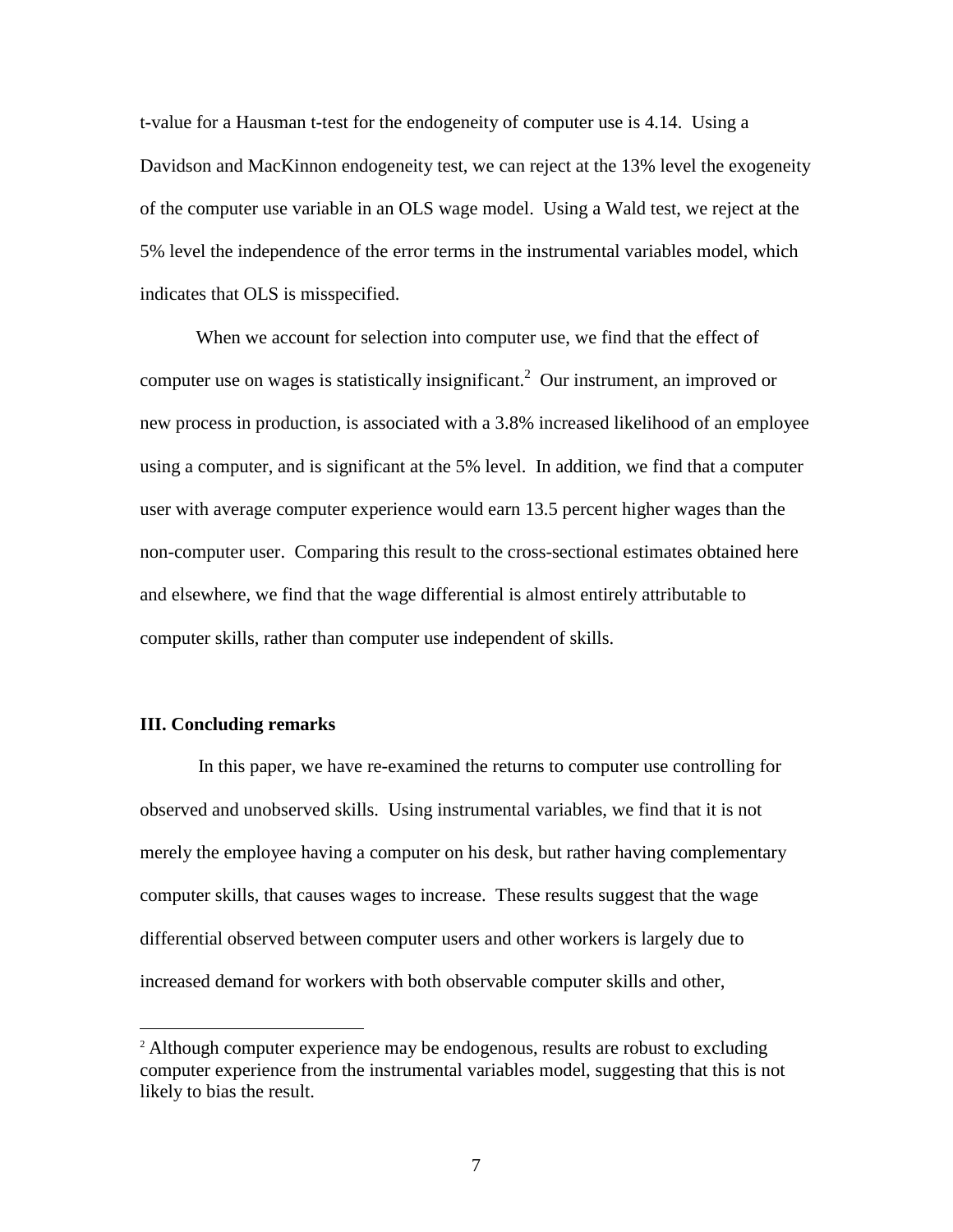unobservable skills. Once we control for these skills, the wage differential disappears. We believe our instrumental variable estimation is preferable to either fixed effects, which estimates the wage changes from transitions into and out of computer use, or the cross-section, which fails to control for selection. In future work, we intend to analyze the importance of formal and informal technology training and specific tasks workers are performing with their computers to the return to computer use.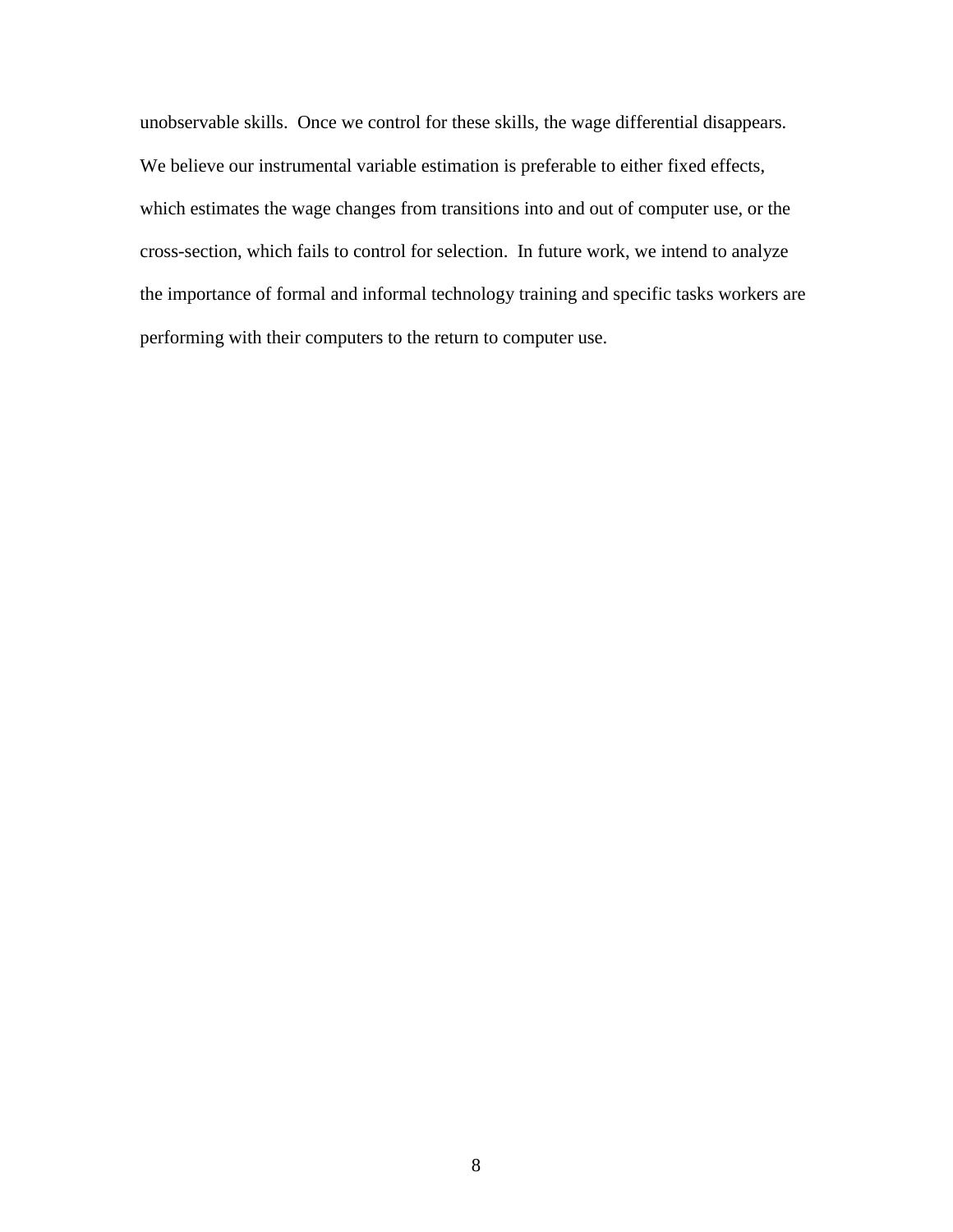#### **References**

- Autor, David H.; Katz, Lawrence F. and Krueger, Alan B. "Computing Inequality: Have Computers Changed the Labor Market?" The Quarterly Journal of Economics, November 1998, 113 (4), pp.1169-1213.
- DiNardo, John and Pischke, Jörn-Steffen. "The Return to Computer Use Revisited: Have Pencils Changed the Wage Structure Too?" The Quarterly Journal of Economics, February 1997, 112(1), pp.291-303.
- Doms, Mark; Dunne, Timothy and Troske, Kenneth R. "Workers, Wages, and Technology." The Quarterly Journal of Economics, February 1997, 112(1), pp.253-289.
- Entorf, Horst; Gollac, Michael and Kramarz, Francis. "New Technologies, Wages, and Worker Selection." Journal of Labor Economics, July 1999, 17(3), pp. 464-91.
- Krueger, Alan B. "How Computers Have Changed the Wage Structure: Evidence from Microdata, 1984-1989." The Quarterly Journal of Economics, February 1993, 108(1), pp.33-60.
- Valletta, Robert G. "The Computer Evolution: Diffusion and Changing Returns in the U.S., 1984-2001." Manuscript, Federal Reserve Bank of San Francisco, 2004.
- Zoghi, Cindy and Pabilonia, Sabrina Wulff. "Which Workers Gain from Computer Use?" Working Paper No. 373, Bureau of Labor Statistics, 2004.